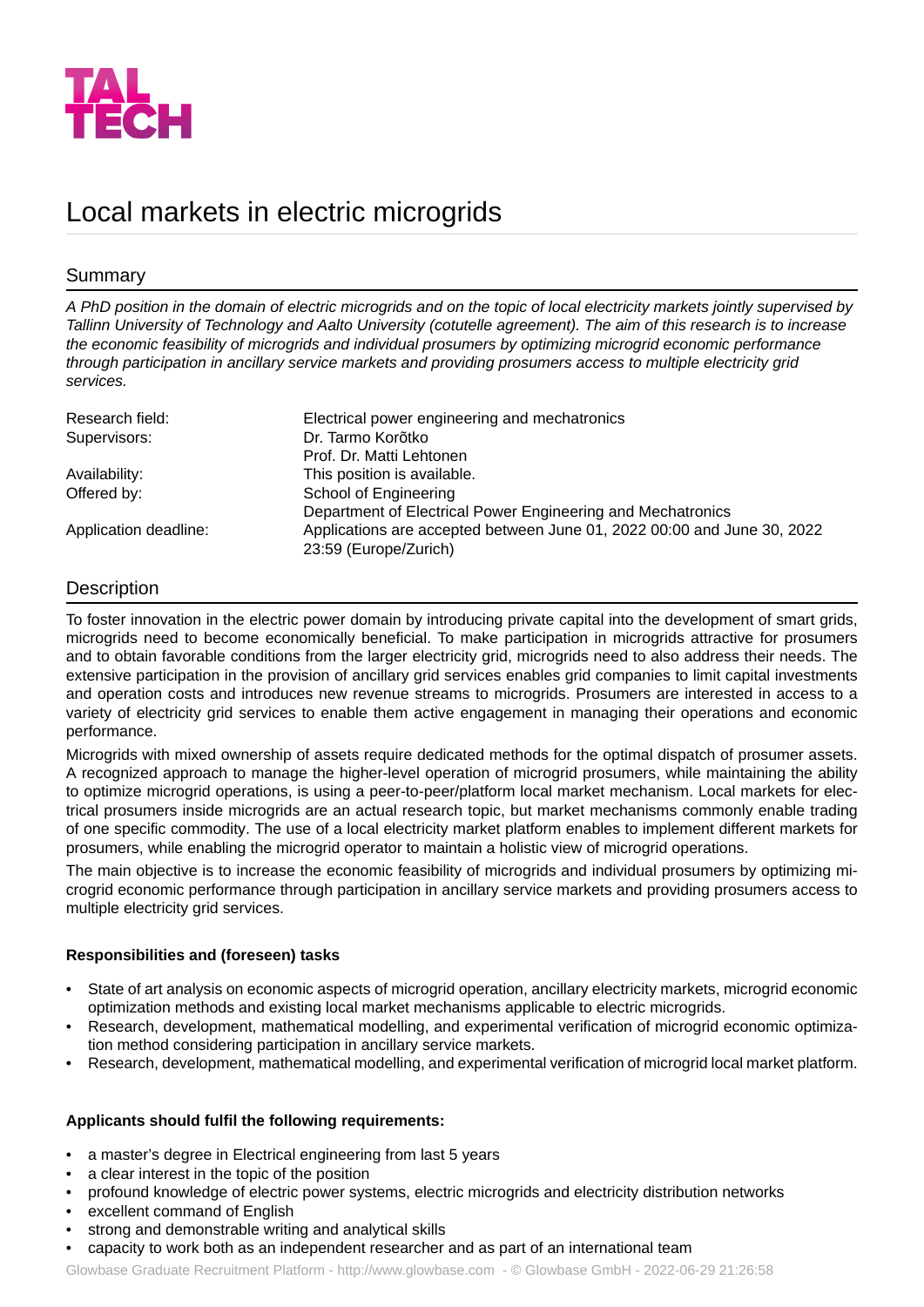

• capacity and willingness to aid in relevant organizational tasks

#### **The following experience is beneficial:**

- (co-)authored scientific papers published in Q1 or Q2 journals
- programming using high-level programming languages (e.g., Python, C++, C#, Java or similar)
- mathematical optimization, programming, and algorithm development
- power system economics and electricity markets

The candidate should submit a research plan for the topic, including the overall research and data collection strategy. The candidate can expand on the listed research questions and tasks, and propose theoretical lenses to be used.

#### **We offer:**

- 4-year PhD position in the leading microgrids research group in Estonia with a large portfolio of pan-European and national research and development, and study projects, mainly concerned with renewable energy integration and digital and AI applications in electric power systems.
- A double-degree program in cooperation with Aalto University and co-supervised by one of the most recognized electric power system researchers in the region.
- The chance to do high-level research in the domain of microgrids and renewables integration in an international and enabling environment with state-of-the-art research infrastructure.
- Opportunities for conference visits, research stays and networking with globally leading universities and research centers in the fields of electric microgrids, energy storage and renewable energy.

### **About the department**

The Department of Electrical Power Engineering and Mechatronics of Tallinn University of Technology is an interdisciplinary research center that focuses on socially relevant and future-oriented research and teaching issues related to power engineering and mechatronics. The mission of the Department is to be a leader in electrical engineering and technical studies and development projects in Estonia, known and valued in society, and a respected partner in both national and international cooperation networks and organizations. The department has coordinated and partnered several international projects, including Horizon 2020, INTERREG, 7FP, Nordic Energy Research etc.

The Department of Electrical Power Engineering and Mechatronics conducts research within 7 research groups and operates state of the art laboratories with high end equipment, offering also accredited services in the fields of lighting and different electrical measurements. The focus areas of the department are related to domestic and global challenges related to increasing digitalization, decarbonization and decentralization of electric power systems and increasing use of renewable energy sources. The department carries out research in the following relevant areas:

- optimization of electric power systems and system analysis to find possibilities for electrification and decarbonization
- diagnostics and monitoring of equipment and systems
- cyber security, 5G data communications and artificial intelligence
- energy networks and research on hydrogen technologies, including energy storage, renewable energy, low carbon technologies, consumption management, IoT applications in energy
- implementation of smart industry, including industrial robotics, automation, 3D printing, machine vision
- implementation of energy and resource efficiency, including digitization of supply chains, mapping of opportunities to optimize systems and reduce energy consumption
- development of smart city solutions, including environmentally friendly and self-driving vehicles / drones, digital twin applications.

#### **Additional information**